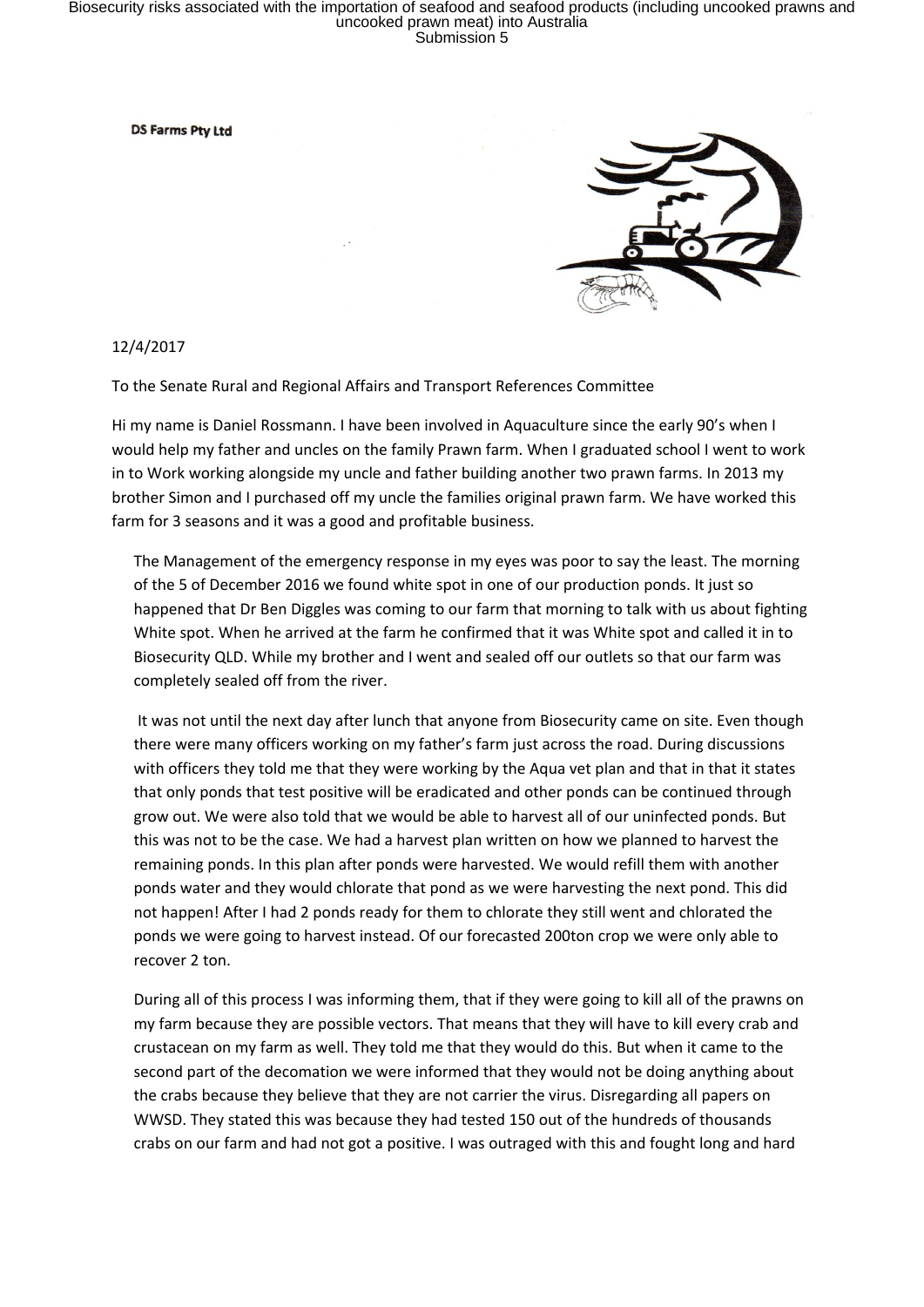to be allowed to use Trichlorfon and treat the crabs on my farm myself. This permit is still held by Biosecurity QLD.

One thing that I believe needs to happen in future out breaks. Is that the people high up eg. Allison Crook, Jim Thomson and there advises need to go to each site at least once during the outbreak and look for them self and consult with the farmer. I believe that this would have saved a lot of time and made life a lot easier for everyone involved in the outbreak.

My view on the effectiveness of Biosecurity controls imposed on uncooked prawns.

- Is that they are totally ineffective. White spot is only the tip of the ice berg when you are looking at disease that can be brought in through uncooked prawn meat there are at least 6 others. Some of these cannot be tested for.
- It out raged me that on a recent trip to Canberra were we met with Heads of Federal Biosecurity. They informed us that even in the light of what has happened on the Logan that the risk of importing uncooked prawn in to Australia is low risk and that the current Import Risk Assessment does not need to be adjusted. They in turn told me that this was because if a product is said to be anything higher than low risk it cannot be imported.

The impact on Australia's Prawn Farming sector due to this outbreak is inexcusable. It has taken a good up and growing profitable industry and turned it on it head. On my farm alone I will have to double my debit and invest close to two million dollars to be able to farm again. Even with this massive investment it does not assure us 100% that white spot will not get back into the farm. The ongoing cost to be able to farm with this in our river will also eat into profits and it may become not viable to farm.

The wild caught sector has also been hit badly and I really feel for them. They cannot sell uncooked product outside of the control zone this is causing them to sell at very low profits making them less viable.

The Importers. They would have known what they were importing and I believe that they should be held accountable. It is pretty obvious that Australia has become a dumping ground for the world white spot prawns! Just before the outbreak 85% of the uncooked prawns in the supermarkets were positive to white spot. I do not believe that 85% of prawns in prawn farms overseas all have white spot.

We have been told that if we stop the import of uncooked prawn that it will have implications on foreign trade. I believe that Australia being a island country that should have the best Biosecurity and the best chance of Biosecurity but if we don't protect our good local Australian industries and keep importing uncooked products like prawn meat. We are waiting